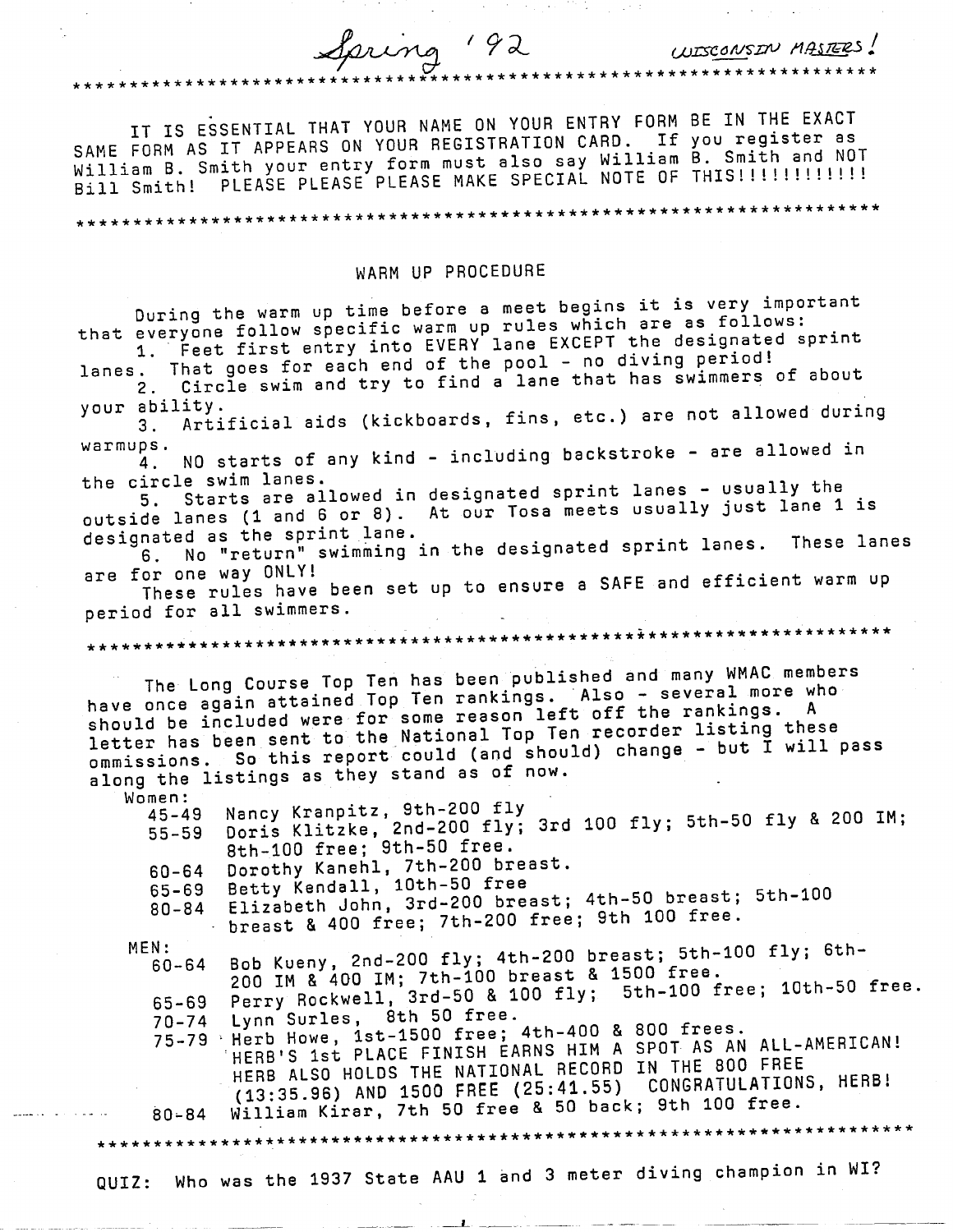For some unknown reason the following people SHOULD have been included in the LC Top Ten but were not. We have formally inquired as to the reason for these exclusions. Dorothy Kanehl (60-63) 50 & 100 breast Gladys Olsen (65-69} 200 fly, 400 IM Betty Kendall (70-74) 400 free Bob Kueny (60-64) 50 breast Michael Sablica (70-74) 200 fly, 400 IM George Trawicki (75-79) 200 fly, 400 IM Relays that made the LC Top Ten: Women 200 Free - 160+ (Nancy Kranpitz, Edith Jacobsen, Candy Christenson, Kristin Koeffler} 10th 200 + (Joy Brantly, Fran Zeumer, Doris Klitzke, Dorothy Kanehl) 9th 200 Medley-240+(Maisie Sciborski, Dorothy Kanehl, Doris Klitzke, Betty Kendall) 4th Men 200 Free - 240+ (Don Kilb, Bob Kueny, John Bauman, Harlan Drake) 5th 200 Medley - 240+ (same 4 guys) 10th Mixed 200 Free - 280+ (Arno Ledebuhr, Fran Zeumer, Lynn Surles, Betty Kendall) 4th Mixed 200 Medley-280+ (Fran Zeumer, Herb Howe, Dorothy Kanehl, Lynn Surles) 6th CONGRATULATIONS TO ONE AND ALL ON A JOB WELL DONE! \*\*\*\*\*\*\*\*\*\*\*\*\*\*\*\*\*\*\*\*\*\*\*\*\*\*\*\*\*\*\*\*\*\*\*\*\*\*\*\*\*\*\*\*\*\*\*\*\*\*\*\*\*\*\*\*\*\*\*\*\*\*\*\*\*\*\*\*\*\*\*\*\*\*\* The following WMAC members have attained Top Ten ranking in the SC meter tabulation. This season ran fron January 1 - December 31, 1991. WOMEN: 30-34 Jennie Bourguignon, 7th-50 back, 8th 100 back 35-39 Cynthia Maltry, Gth-100 back; 7th-200 back & 50 fly; Sth-**40-44**  45-49  $65 - 69$ 50 back & 100 IM. Edith Jacobsen, 5th-400 IM; 10th 200 fly. Nancy Kranpitz, 5th-100 fly; Sth-100 free; 10th-200 IM. Shirley Hasselbacher, 6th-100 IM; 7th-50 fly & 50 breast;<br>9th-50 free. 9th-50 free. *State of the state of the state of the state of the state of the state* **of the state of the state of the state of the state of the state of the state of the state of the state of the state of the state of th** 70:74 Josephine Pallin, 3rd-50 back; 5th-100 back; 7th-50 free; Sth-100 free. Fran Zeumer, 6th-50 breast & 50 fly; Sth-100 IM. MEN 35-39 Harold Larson, 10th-50 back. 50-54 Gary Bezella, 7th-100 free; Sth-50 free. 60-64 Morgan Beyers, 3rd-BOO free; 4th-200 back;6th-100 back. Harlan Drake, 6th-BOO free. Thomas Michelson, 3rd-200 fly; Sth-400 IM; 10th-200 back. John Bauman, 4th-200 fly; Sth-400 IM; Bth-200 back; 10th 200 breast. 65-69 Don Kilb, Sth-100 fly 70-74 Lynn Surles, 5th-50 free & 100 free; 6th-400 free. John Pallin, 10th=100 breast 200 Free Relay - 160+ (Dave Farrell, Jon Miniachi, Dave Polacheck, · Tom Meehan) 10th CONGRATULATIONS! ALL OF THESE SWIMS CAME OUT OF THE NEENAH-MENASHA YMCA SHORT COURSE METER MEET IN NOVEMBER. THANKS, AGAIN, TO EDIE JACOBSEN FOR GETTING THIS MEET OFF THE GROUND AGAIN THIS YEAR! \*\*\*\*\*\*\*\*\*\*\*\*\*\*\*\*\*\*\*\*\*\*\*\*\*\*\*\*\*\*\*\*\*\*\*\*\*\*\*\*\*\*\*\*\*\*\*\*\*\*\*\*\*\*\*\*\*\*\*\*\*\*\*\*\*\*\*\*\*\*\*\*\*\*\*

2

~\_j '\_\_.\_'.\_ -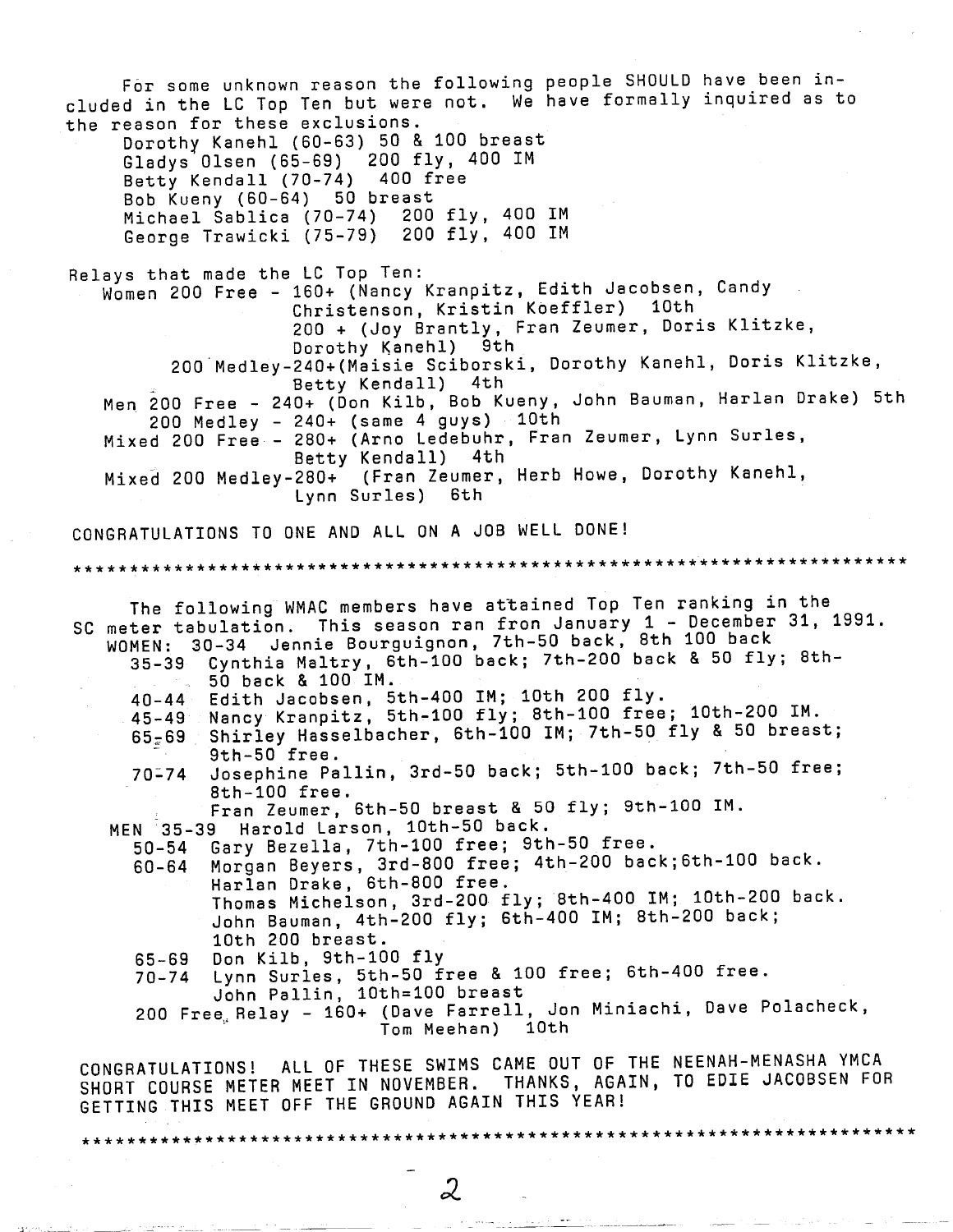Wednesday September <sup>19</sup>

Workout by: Clay Evans Southern California Aquatic Masters - (213) 390-SWIM

Warm up: 10 Minutes Choice

<sup>4</sup>x 150a/125el/100r Swim Free @ 2:00 1st length of each swim is Head-up Descend

6ae/5i/4r x 100 Free @ Fastest Interval Possible (:03•:09- seconds rest)

<sup>x</sup>200ae/150ir Kick Choice

x 50 Choice Easy

4ael/3r x 100 Swim Free @ Same or Faster Interval

<sup>x</sup>300a/250e/200i/150r Kick Choice

**<sup>2</sup>x** 100 Swim Free @ Same of Faster Interval

**<sup>x</sup>**50 Choice Easy

1 x 100 Swim Free FASI!!!!

<sup>x</sup>50 Choice Easy

. 1 x 600a/500e/400i/300r Pull Free 1 a/2e/3i/4r Breaths per length on even laps

? **x** 25 Sprint Free Swim (Eliminator Set) Last 2 finishers of each 25 are "kicked-out"

Total Distance

|  | a = advanced                                          |  |  | $= 3.200 + Warm-up$ & Eliminator Set |  |
|--|-------------------------------------------------------|--|--|--------------------------------------|--|
|  | $e =$ experienced = 2,950 + Warm-up & Eliminator Set  |  |  |                                      |  |
|  | $i =$ intermediate = 2,650 + Warm-up & Eliminator Set |  |  |                                      |  |
|  | $r =$ rookie                                          |  |  | $= 2.200 + Warm-up$ & Eliminator Set |  |

· 1990 USMS National Convention Workout @ Unlversily of Pittsburgh

Friday September <sup>21</sup>

Workout by: Todd Samland Omaha Masters (402) 551-8062 President Masters Aquatic Coaches Assoc.(MACA)

**Warm yp:**  200 Choice Swim

300 Choice Kick

4 x 100 Free Swim @ :10-:15 RI 1st 25 of each 100 bilateral breath every 5th stroke

**x 400** Choice Odd lengths • Drill; Even lengths • Swim

Drill Set:

<sup>4</sup>**x 50** Kick/Swim Free @ 1 :00 1st 25 of each - Kick w/o board, rolling from stomach to back every 8 kicks 2nd 25 of each • Good Form Swim

4 x 50 Kick Swim Free @ :55 1st 25 - Kick on side w/o board, switch sides every 8 kicks 2nd 25 • Good Form Swim

<u>Main Set</u>:<br>5 x 100 Free @ Swim 2:00 Assend set (Start out fast and reduce speed by 100"s)

"Drop Out 50's" 30 x 50 Free @ Descending Interval<br>3 @ 1:45, 1:30, 1:15, 1:10, 1:00, :50, :45, :40, :35, :30<br>No extra breaks between sets of 3. Continue until you can no longer<br>make the interval.

Warm down! 1 x 200 Choice Easy

Total Distance

3,900 Yards

1990 USMS National Convention Workout @ University of Pittsburgh

Thursday September <sup>20</sup>

Workout by: Michael Collins Davis Aquatic Masters (916) 758-7212

Warm up: ae • 200 Free + 100 Back + 100 Breast I • 150 Free + 75 Back + 75 Bree st r • 100 Free + 50 Back + 50 Breast

Sae/4i/3r x 100 Swim to Kick Choice Viet all • 1st swim + :15 Rest) Add :05 to interval each repeat<br>#1 Swim #2 75 Swim-25 Kick #3 50-50<br>#4 25-75 #5 Kick (i • Skip #1: r • skip #2 & 4)<br>Kick underwater if Fly, Breast or Free w/ 4 breaths per length

<sup>3</sup>x (4ae/3ir x 50 Free Drlll @ :15 RI (Rest Interval) 1st set • Single Arm Free (25U25R) Non-Stroking Arm al side, breathing away from stroking arm. Work on body roll tor timing of the breath.

2nd set • Full Catch-up Free • Breath every stroke to both sides.<br>3rd set • Good Form Free Swim • Breath every 3rd stroke. Count strokes for each 50. Add stroke count to swim time for total number. Descend number by taking fewer strokes & swimming faster.(example #1 44 strokes + :40 = 84)

8 x 200ae/1501/100r Swim (interval = 1st Swim + :15) Last 50 of each repeat is Non-Free (stay in same stroke) Descend 1 to 4, and 5 to 8

**<sup>x</sup>**100 Swim Easy Choice

**<sup>6</sup>x** 75a/50eir Pull @ :15 RI In cycle of 3 #1 and 2 Breast; #3 Free

4 x (4 x 25  $\circledcirc$  :15 RI) r<br>#1- Kick #2-Build #3-Easy #4-Fast<br>One cycle in each stroke - IM Order

Total Distance a • advanced • 4,050 **<sup>e</sup>**• experienced • 3,900 I • intermediate • 3,150

 $r =$  rookie  $= 2,550$ 

1990 USMS National Convention Workout @ University of Pittsburgh

Saturday September <sup>22</sup>

Workout by: Or, Jim Miller Virgina Masters (804) 272-2513 ·

warm up:

**<sup>x</sup>**200 Free Easy

**<sup>x</sup>**600 Swim Free Every length divisible by 3 is single arm Back Every lenght divisible by 4 is single arm Fly

Drills:

<sup>12</sup>x 25 Drill • Discussed by coach 3 lenghts each Drill

Main Sets:

12 x 100 Swim #1-3: 25 Free/SO Fly/25 Free 4-6: 25 Free/50 Back/25 Free 7-9: 25 Free/50 BreasV25 Free 10-12: All Free

1 x 150 Choice Swim Easy

12 x 75 Swim (IM sequence) # 1 • 25 Fly/25 Back/25 Breast

- 2 Back/BreasVFree **3** • BreasVFreeiFly
	- **<sup>4</sup>** Free/Fly/Back
- Repeal 4 limes

 $3 \times 200$  Free Swim + 100 IM Swim

Warm Down:

1 x 200 Easy Drill using all stroke

Total Dist,ance 4,450 Yards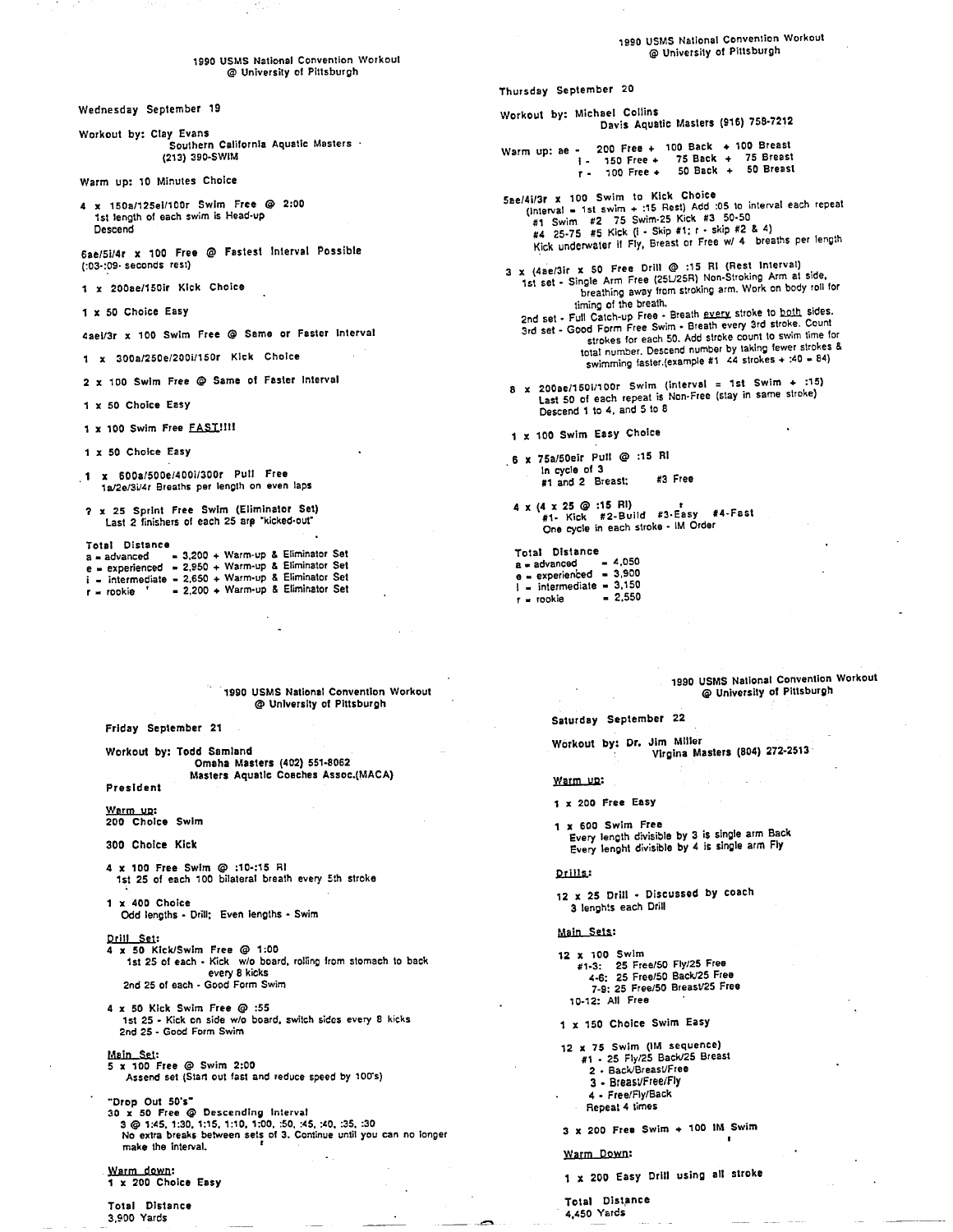#### **MASTERS STROKE CLINIC**

#### APRIL 5,1992

The Northwestern University coaching staff is pleased to offer a one day stroke clinic for all interested Masters swimmers. The clinic strives to assist in the development of each participant's mechanical/skill improvements through swimming talents (strokes, starts, turns), training enhancement, motivation, and the enjoyment of the sport.

|           | Clinic Highlights: - underwater filming of strokes |
|-----------|----------------------------------------------------|
|           | --above water filming of strokes                   |
|           | -personal stroke analysis by Bob Groseth           |
|           | -classroom instruction by N.U. Coaches             |
|           | -in-water demonstration by nationally ranked       |
|           | N.U. swimmers                                      |
| $\ddotsc$ | -stroke drills                                     |

| Camp Director:  | Keith MacDonald<br>$(708)$ 491-4829 | - NASA Head Coach                                              |
|-----------------|-------------------------------------|----------------------------------------------------------------|
| Coaching Staff: | <b>Bob Groseth</b>                  | - N.U. Men's Head Coach<br>Jimmy Tierney - N.U. Distance Coach |

Nationally ranked N.U. swimmers Sunday, April 5, 1992

Where: Norris Aquatics Center (state meet site)

Sunday  $8:00$  A.M. - 4:30 P.M.

> \$75.00...The fee includes a Wildcat Camp T-shirt, written critique of your strokes, and a list of stroke drills to increase stroke technique.

Deadline:

When:

Time:

Cost:

<u>רנ</u>

Registration deadline

Return this application to: Keith MacDonald/Morris Aquatics Center 2379 Sheridan Road Evanston, Il. 60208 Please make all checks payable to: Northwestern Aquatic Swim Assoc. (checks will be refunded if less than twenty people sign up)

|             |            | --          |
|-------------|------------|-------------|
| name:       | birthdate: | team:       |
| street:     | city:      | zip:        |
| home phone: | bus.phone: | shirt size: |

Athlete's Release

"I, the undersigned participant, intending to be legally bound, hereby certify that I am physically fit and have not been otherwise informed by a physician. I acknowledge that I am aware of all the risks inherent in Masters Swimming (training and competition) including possible permanent disability or death, and agree to assume all of those risks, I fierchy waive any and all sights to claims for loss or damages arising out of participation in the Masters program or any activities incident thereto against United States Masters Swimming, Inc., the Local Masters Swimming Committees, the Clubs, bost facilities, meet sponsors, meet committees or any individuals officiating at the meets or supervising such activities as a condition of my participation in Masters Swimming."

(Signature)

| ىر<br>۱O | U<br>Ф<br>Ω<br>٠<br>۰ | ロ<br>ω<br>o<br>о<br>۲h    | ρ,<br>ξŇ<br>ū<br>Û<br>$\frac{0}{1}$<br>m<br>. ب | ρ<br>o<br>O<br>H<br>$\frac{C}{C}$<br>$\vec{z}$<br>ω<br>$\overline{\omega}$ | Κa<br>rt<br>, سم<br>g<br>ρ<br>ىسم             | σ<br>μ.<br>o<br>ē<br>w<br>t                                                                                     | ወ<br>φ<br>⊶<br>m<br>гт<br>Н<br>ω                                                                  | سم<br>Ф<br>مہ<br>مـر<br>ᄷ                                               |
|----------|-----------------------|---------------------------|-------------------------------------------------|----------------------------------------------------------------------------|-----------------------------------------------|-----------------------------------------------------------------------------------------------------------------|---------------------------------------------------------------------------------------------------|-------------------------------------------------------------------------|
|          |                       |                           |                                                 |                                                                            |                                               |                                                                                                                 | t þanga                                                                                           |                                                                         |
|          |                       | o۱<br>ω<br>o\°            |                                                 |                                                                            |                                               |                                                                                                                 | თ<br>$\circ$<br>۰\°                                                                               |                                                                         |
|          | $\frac{500}{3}$       |                           | ω<br>ሙ<br>ω<br>o\°                              |                                                                            |                                               | ⊢<br>$\frac{0}{0}$<br>۰N                                                                                        | ÷                                                                                                 | 4<br>$\bullet$<br>0<br>o\o                                              |
|          | N<br>N<br>ω           | ⊢<br>احاء<br>N            | œ<br>⊷                                          | Н<br>ρυ                                                                    | ⊢<br>0<br>0<br>0<br>o\o                       | N<br>ហ<br>ىس<br>N                                                                                               | vл<br>Ó<br>ហ                                                                                      | 0<br>0<br>o۱<br>v.                                                      |
|          |                       |                           |                                                 | $\mathbf{1}$                                                               | ىم                                            |                                                                                                                 |                                                                                                   |                                                                         |
|          |                       |                           |                                                 |                                                                            | $\sim$                                        |                                                                                                                 |                                                                                                   |                                                                         |
|          |                       |                           |                                                 |                                                                            |                                               |                                                                                                                 |                                                                                                   |                                                                         |
|          |                       |                           |                                                 |                                                                            |                                               |                                                                                                                 |                                                                                                   |                                                                         |
|          |                       |                           |                                                 |                                                                            |                                               |                                                                                                                 |                                                                                                   |                                                                         |
|          |                       |                           |                                                 |                                                                            |                                               |                                                                                                                 |                                                                                                   |                                                                         |
|          |                       |                           |                                                 |                                                                            |                                               |                                                                                                                 |                                                                                                   |                                                                         |
|          | المستقبل المسو        | ہے ہے<br>とすすり すろ 89218 よく | しゃといも                                           | Ioooolloo.5545cc                                                           | <b>FFNWWU@P9000</b><br><b>ひりISOGSSLSSSPOA</b> |                                                                                                                 | $-1$                                                                                              | $\omega$ $\omega$ $\omega$ $\omega$ $\omega$ $\omega$ $\omega$ $\omega$ |
|          |                       |                           |                                                 |                                                                            |                                               |                                                                                                                 |                                                                                                   |                                                                         |
|          |                       |                           |                                                 |                                                                            |                                               |                                                                                                                 |                                                                                                   |                                                                         |
|          |                       |                           |                                                 |                                                                            |                                               |                                                                                                                 |                                                                                                   |                                                                         |
|          |                       |                           |                                                 |                                                                            |                                               |                                                                                                                 |                                                                                                   |                                                                         |
|          |                       | いいいひ                      | ⊷ ⊷                                             |                                                                            |                                               |                                                                                                                 |                                                                                                   |                                                                         |
|          | いいけいし                 |                           |                                                 |                                                                            | دسا دسا دسا د                                 |                                                                                                                 | いいいい                                                                                              | سر رح سر سر                                                             |
|          |                       |                           |                                                 |                                                                            |                                               | エフタヤヤこと                                                                                                         |                                                                                                   |                                                                         |
|          | wwwwwwwwwwit          |                           | 0.99407                                         |                                                                            |                                               | <b>N A O W W W W W W W O O H</b><br>N ∞ ∞ ∞ ∞ ™ ™ ™ ™ ™ ™ ™ ™ ™<br><b>QiN ムササOサ O サ O サ O S C U N S O O C L</b> | $\overline{\phantom{0}}$<br>エフスフららとりのとうのです<br>oj   → oj + b > > o o o o o o o o b > o o o b o > 2 | こうてつ こうりつうしょう<br>エフロフ815181910年1以                                       |
|          | LOL<br>⋗              | ्<br>नि<br>z              | EN.                                             |                                                                            | ۰Ņ٥                                           | حل                                                                                                              | іӠ                                                                                                |                                                                         |
|          |                       | ΣŞ<br>z                   | Н<br>ເກ                                         | ⋗<br>റ<br>口<br>GROUP                                                       |                                               |                                                                                                                 | z                                                                                                 |                                                                         |
|          |                       |                           |                                                 |                                                                            |                                               |                                                                                                                 |                                                                                                   |                                                                         |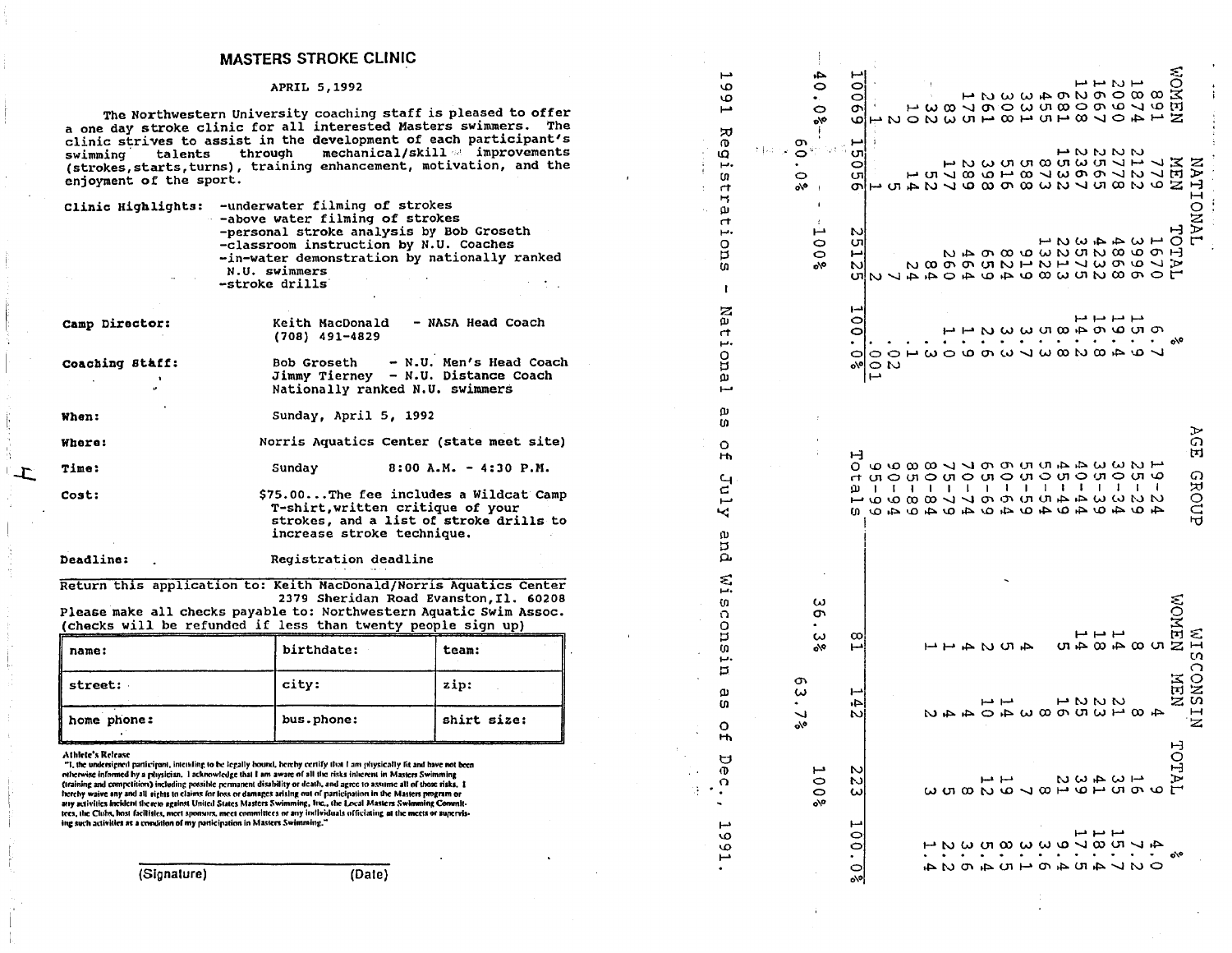November 16, 1988. A cold, near winter evening in northern Wisconsin. Construction worker Dave Heckert is finished for the day. Chilled, he slips on his lined hard hat and begins to drive home. The roads appear clear and he nears County Highway A between Phillips and Phelps in Price County. But suddenly, while shifting gears, his car hits black ice and he begins to lose control.

Back track in time to 1981. A young, immature Dave Heckert is about to flunk out of UW-River Falls. His carefree and abusive lifestyle has been noticed by Charles M. Jones, a professor who teaches and lives from a Christian point of view. He consults with Dave and encourages him to improve his lifestyle through swimming even though Dave has never really swum before. He emphasizes to Dave that his body is the Lord's temple - take care of it and it will see you through. Dave decides to turn his life around. He not only begins a swimming program while at UW-River Falls but continues it when he later moves to the Milwaukee area where Mike McGuire and Anita Hargarten get him formally involved in the USMS program. The abused body is being transformed into <sup>a</sup> fit body.

<sup>A</sup>split second of loss of control and Dave's car crosses the center line. Like a pool ball being hit by the cue ball, Dave's car, hit on the passenger side, is displaced from the highway and deposited into the ditch. A semi fully loaded with wood chips runs over the other vehicle from behind killing the driver.

Trapped in his car, Dave is horrified and badly hurt. Both bones in his lower right arm are broken. His small intestines are lacerated and his dia<sup>p</sup>hram torn. One lung has already collapsed and the other will collapse during his transfer from Park Falls Hospital to Howard Young Medical Center in Minaqua. His pelvis is fractured. His heptic artery (main artery from the liver) is severed. The main artery to his heart is leaking. But he is conscious and will not lose consciousness in part due to his hard hat (which doctors say saved his life). But more importantly - prayer, inner strength and peace from within helped him to focus on staying calm. He remembers the message of Prof Jones - <sup>a</sup>message he has been living for seven years. He concentrates on feeling better and he feels it working.

At Howard Young Medical Center Dr. Sidel works tediously on Dave. Immediate surgery repairs the leaking artery to the heart. But his blood "turns over" three times. A second surgery is required to replace the heptic artery. <sup>A</sup> vein-from Dave's left ankle supplies the needed blood vessel. A third surgery is required on his broken arm and nerve damage almost costs him that arm. But the body that Dave had abused in the early '80's is not the body the doctors now try to put back together. This is a healthy, cardiovascularly fit, fine tuned body as <sup>a</sup>result of nearly seven years of dedication to.swimming and a healthy lifestyle. He heals quickly. Stitches are removed in 3-4 days and Dave is hospitalized less than three weeks.

January 1, 1989, just six weeks after the accident and still on pain pills, Dave removes his portable arm cast and slips into the pool for 1 lap. Daily and dilligently he increases his swimming. In one week he is off pain pills. By summer he has recovered to the point where he not only swims in the Fox Lake, IL., Challenge (a 4 mile straightaway swim) but places third.

You won't find Dave Hackert's name among the All-Americans, National Champs, or even the Top Ten. He is not an exceptionally gifted or talented athlete. You WILL, however, find Dave working out regularly, improving his times and at a lot of USMS competitions, not only swimming but helping to run the meets. Dave is a person who saw a need to change his lifestyle and was guided into swimming as the way to accomplish the physical aspect of that change. He knows that swimming and the resultant healthy lifestyle has given him a second chance at life. He knows that were it not for Prof Jones' attention and Mike and Anita's coaching the outcome of that November accident would have been different. He is living proof of the value of a healthy and fit body and mind. He is what Masters swimming is all about - and we in WMAC are grateful that he **is a** par<sup>t</sup>

of our organization. FOOTNOTE: Is there a "Dave" in your community whose life could be touched by swimming? Why not bring "him" to practice with you today?

5.

## Answer to quiz: Lynn Surles

\* \* \* \* \* \* \* \* \* \* \* \* \* \* \* \*\_\* \* \*\_±\_\_\* \* \* \* \* \* \* \*-\*-'--

\*\*\*\*\*\*\*\*\*\*\*\*\*\*\*\*\*\*\*\*\*\*\*\*\*\*\*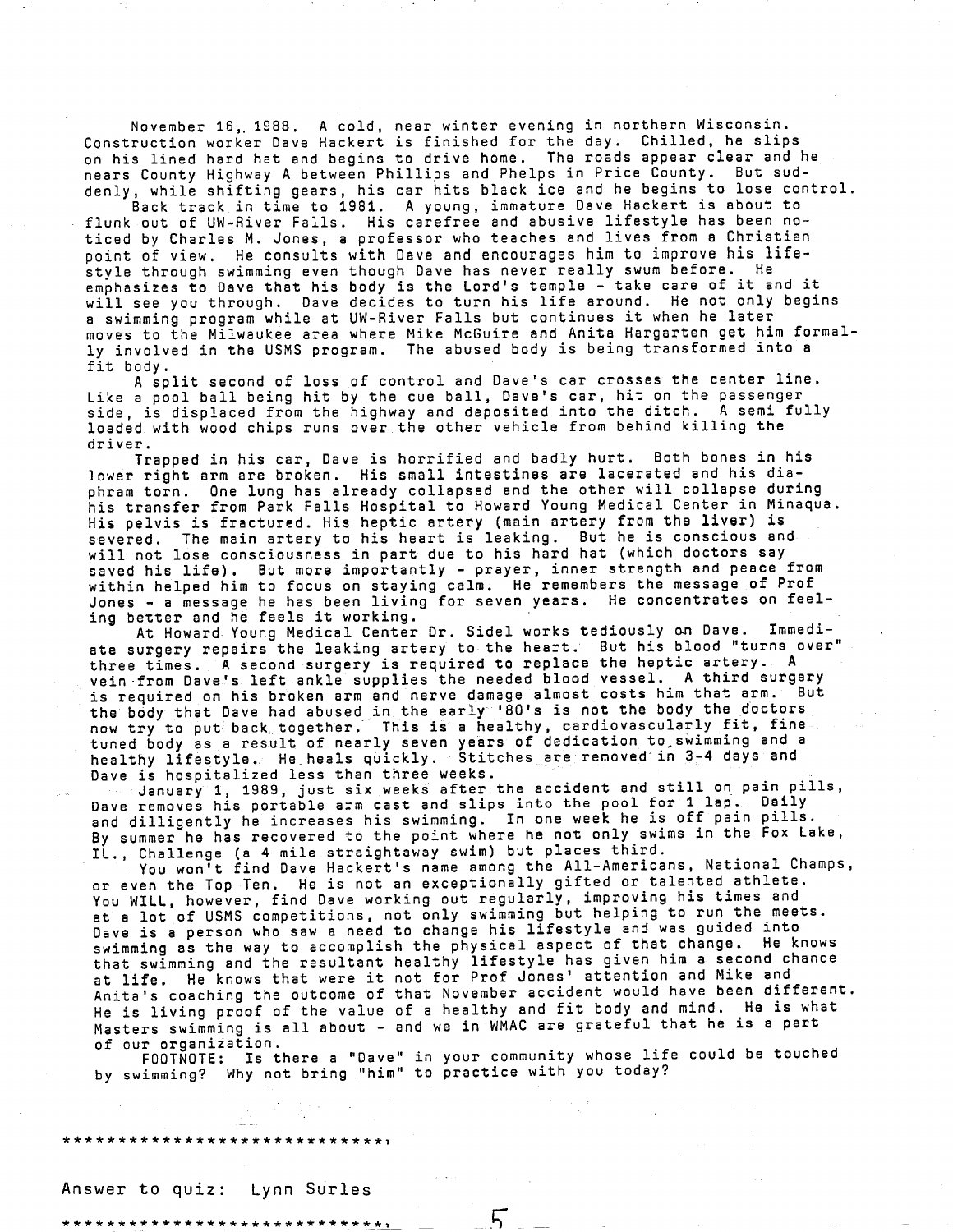# WISCONSIN-IOWA-MINNESOTA DOUBLE DUAL MEET Feb. 22, 1992

Out of curiosity I drove to LaCrosse (3.5 hrs from Milwuakee) to participate in this meet. I was the only WMAC participant. However, there were quite a few other Wisconsin swimmers in attendance from the LaCrosse and Madison areas. The pool at UW-LaCrosse is deep and fast. I swam three events plus two relays (entry fee \$3.00 - total). Competition from Minn. was outstanding (we got whupped), Iowa was a no-show. Relay teams were made up of swimmers from the respective states rather than from clubs, therefore, I swam with people from LaCrosse and Madison in the relays. This was a fun meet and its too bad more Wisconsin swimmers did not participate. How about next John Bauman Year?



 $\alpha$  and  $\beta$  and  $\beta$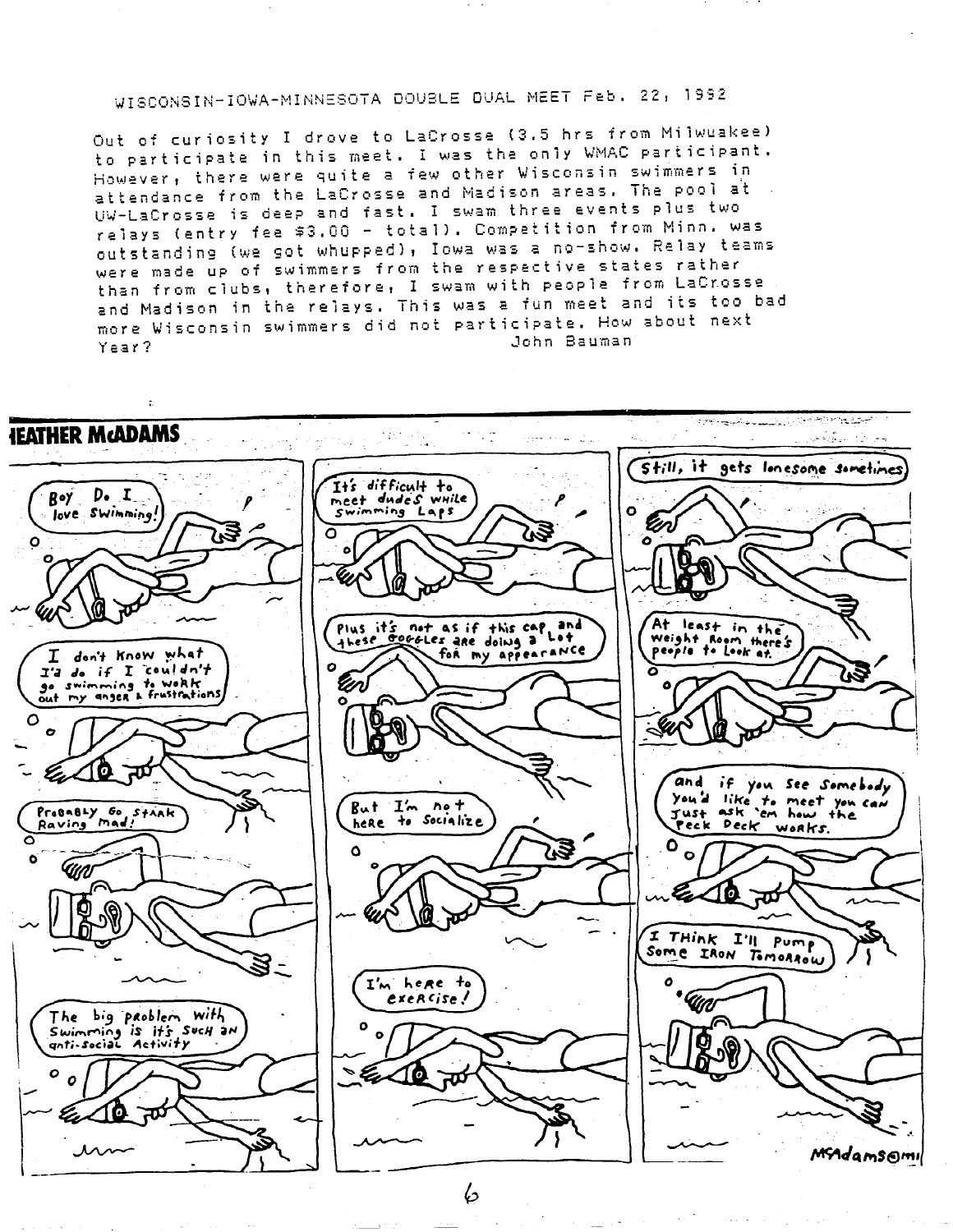### *MORE ON TRAINING*

Terry Laughlin has outlined five secrets to getting more from your workouts:

1) Warm up with a purpose. Avoid the "no brainer" warmup that just raises blood flow, heart rate, and respiration. Since warmup should be done sub-maximally, always doit with a specific improvement objective in mind. Fists closed and opened, stroke counting, single arm drills, etc. Apply the same principles to warmdowns at the end of workout

2) Go on a drill dieL Include at least 20% stroke drills and technique work in your total workload. The lower your skill level, the higher should be your percentage of drillwork. One hour of focused technique work to improve efficiency by 10% can be far more effective than 10 hours of conditioning to improve endurance by  $1\%$ .

3) Vary your training stimulus. Get more adaptation from training by varying both repeat distances and work:rest ratio. On repeats, include every distance from 25 to 1000 yards and more. Do <sup>a</sup> distance day once every 3 to *5* workouts, but also do some days where every repeat is 100 yards or less.

Vary intervals as well, from very short to very long rest At least once in every 3 to 6 workouts, do a set in which the intervals are so challenging that you begin with some doubt as to whether you'll be able to complete them successfully. Short rest is also a great simulator of racing demands since the ability to maintain pace on short rest contributes greatly to your ability to hold a faster pace in races.

Similarly, don't get stuck in an interval rut of doing everything with just 10 to 30 seconds rest. Do at least 1 or 2 sets weekly with <sup>a</sup>work:rest ratio of 1:1 and above, or work:active rest in the same proportions (e.g. 50 EZ-50 Fast, 100 EZ-50 Fast, 150 EZ-50 Fast).

4) Test yourself. Have a coach or teammate time you for something at least once every 3 to 4 workouts. You'll reach a higher level of intensity and get more attuned to how you respond to race and time-trial pressures.

5) Have a purpose. Start each week with a well-defined goal for <sup>a</sup>weakness or priority you'll focus on improving that week--whether it's achieving more consistency in repeats, working on negative splits, or improving your pushoffs. On a longer horizon, understand the logic or the cumulative effect of all sets done in a week or month relative to training objectives for that time of year.

"Swim Smarts "

w ...<br>W ... COMMITT<br>Ave - A<br>53214  $W<sub>L</sub>$ ::E:: 'O 3 H..-. 3 (l) .. L'J ..... (;1 Allis, MASTERS<br>W Green<br>est All West. ONSIN<br>11616 ิ<br>พิธี

u z  $\sim$  $\sim$ 

3<br>3: 00 5<br>5: 00 5<br>5: 00 5: 00<br>1. 00 5: 00 5: 00 5: 00 5: 00 5: 00 5: 00 5: 00 5: 00 5: 00 5: 00 5: 00 5: 00 5: 00 5: 00 5: 00 5: .<br>. .<br>. . . . . . ,.n ~~ ·....-4 (l) Ci C ~ *(i)* ;.. <sup>~</sup> m ,r, e ,\_, .. *(i)* C.i ·.-< usually right after the holds<br>er the<br>ualish<br>blish<br>welco<br>e neat<br>e meet<br>e meet  $\Box$  ៤ ហ ៨  $\Box$   $\bot$  ៤  $\Box$ Committee, Inc.,<br>usually right af<br>officers, set an<br>fees and to est<br>kaster swimmer i<br>to send a meeti<br>e else who, in t<br>ding. Average at<br>fficers. If you<br>fficers. If you <u>വ</u> ഗദദഠര Wisconsin Masters Swim<br>meeting in early fall,<br>l convention, to elect<br>thedule. Any registered<br>thedule. Any registered<br>The usual procedure i<br>istered teams and anyo<br>cople, including three<br>know, and I will inclu<br>next time. 1-i I-I ~') ,.n •r-i *3=*  (U 'D L' . til (f) ~ Cc, *Cc,*  (l) ..... C: •,-1 U) 'O (!.) '.n C. *il:•* ill ~ <sup>E</sup> .c: (1j 0 :> C: :... (1) s C.• <sup>~</sup> E--1 ;J ........... J..) ilJ I.., Ql ·r-1 ·= ·-- C: J-1 'O (j) .IJ rl ~ :> -1-,J .IJ ..e r;:I <sup>C</sup>co C: Q) .W..--i X ...... =J) 0 l~ ..c  $\vec{a}$  ជីអាគ្គីក្តសំ្មកាន់ h C

| 500 warmun |  | Have you ever wondered what other people do in their workouts?<br>Lynn Surles lists the following as some of his favorite workout ideas: |
|------------|--|------------------------------------------------------------------------------------------------------------------------------------------|

500 warmup 2·x 200; 4 x 100; 4 x 50; and 4 x 25 all on :30 rest interval Early in the week before a meet he will push HARD one of each set and do the others at 80-85%.

For a set of "all-out" 50's he takes 5 deep breaths and goes again. Besides being an excellent swimmer himself, Lynn teaches swimming at a YMCA to ability level swimmers beginning to swim team. is varsity diving coach at Germantown High School.

Tom Meehan works out at 5:30 AM and does: 3 x 500 (1 warm up and the other 2 trying to maintain 6 1/2 strokes per pool length)

12 x 25 Kick (5 count rest) <sup>1</sup>broken 75 fly (5 sec rest at each 25) 2 x 250 free Dive 50 free, 25 fly, 25 free.

\*\*\*\*\*\*\*\*\*\*\*\*\*\*\*\*\*\*\*\*\*\*\*\*\*\*\*\*\*\*\*\*\*\*\*\*\*\*\*\*\*\*\*\*\*\*\*\*\*\*\*\*\*\*\*\*\*\*\*\*\*\*\*\*\*\*\*\*\*\*\*\*\*\*

The workouts listed elsewhere in this newsletter were distributed at the USMS Convention in September which Edie Jacobsen attended. Edie, for sharing these with us.

 ${\bf 7}$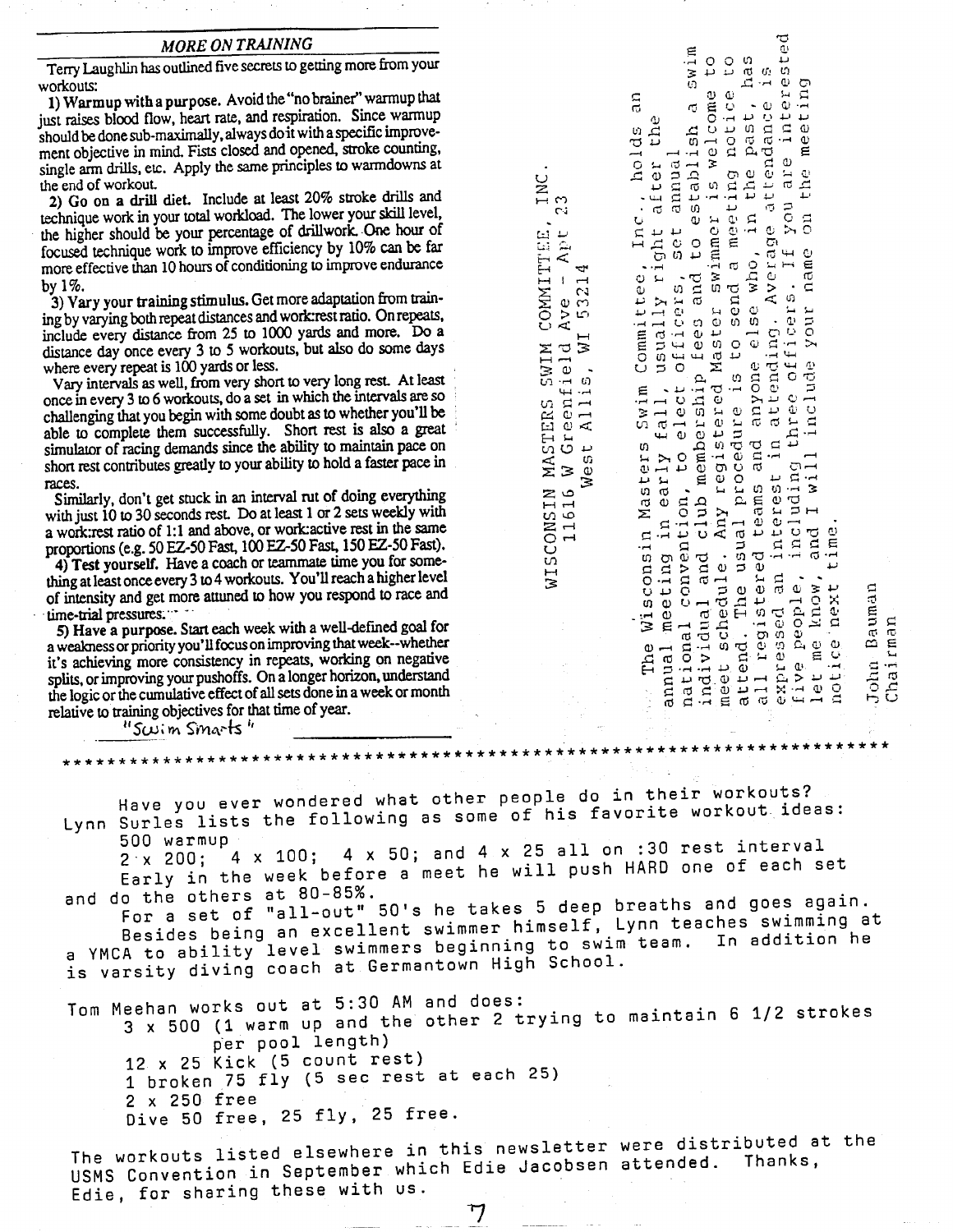# **The International Transplant Games What an Experience!**  By Wynn Tapley

It was August and at the age of 50 I was going to Europe to represent the United States at the World Transplant Games. The games were scheduled August 26th - 31st in Budapest, Hungary and I had trained extensively to swim in five individual events and two relays.

When the team gathered at JFK airport for the flight to Europe there was a lot of enthusiasm. I had a chance to meet several of my teammates from previous Transplant Games competitions. Some of us got to know each other in the past at functions planned by the Medical College of Wisconsin (MCW) transplant program staff at Froedtert Memorial Lutheran Hospital and the Milwaukee County Medical Complex.

The trip to Hungary was spectacular. As we drove through Budapest, I learned it is actually two cities, Buda and Pest. The area was in need of a facelift. It was clean, but after suffering through wars and 45 years of communism, the buildings and roads had fallen into  $\infty$  disrepair.

The swimming competition at the World Transplant Garnes was phenomenal. I was expecting to win at least a few gold medals, but that was not to be on this trip. I ended up with a silver and three bronze medals in the 34-nation competition. I fell extremely lucky to get those. The man who won four gold medals and a silver was <sup>a</sup> former Olympic swimmer with the Hungarian team. He is <sup>a</sup>60 year old kidney transplant recipient. The only thing <sup>I</sup>can hope is that by the 1993 World Games the Hungarian slows down.

Fellow teammate Rocky Rauch of Lake Geneva (County Medical Complex bone marrow transplant recipient} turned in a spectacular performance to win a bronze medal in the shot put. I still laugh at Rocky's wife Trudy and her efforts to win over the Hungarian people. She had a hand puppet and it seems as though everyone in Hungary would start to smile when Trudy and "Giraffy" got going.

Kurt Underholzner of Madison, a kidney transplant recipient, won five gold medals and a silver. It was an unbelievable performance for Kurt in the biking and track events.

<sup>I</sup>think the games dramatize the fact that the only difference between transplant patients and other people is that transplant patients have had more surgery.

What a trip and what memories! I'm so grateful that the people of Milwaukee, Froedtert Hospital, the County Medical Complex, Children's Hospital of Wisconsin and Medical College of Wisconsin were generous enough to support our efforts. I'd like to pass along a special thank you to Marsha Jahn of the Sandoz Corporation for her phenomenal volunteer efforts to raise money over the past couple of years. Her efforts and those of the many other volunteers helped make this trip possible.

I'd also like to thank the Lord and all of you who have anything to do with making this world a happier and healthier place to live.

(Wynn Topley, 50, lives in Park Ridge, Illinois. He underwent his second kidney transplant operation in 1988., MCW transplant surgeon Mark Adams performed the surgery at Froedtert Hospital.)

Wynn Tapley is a former WMAC member and we thought many of you would remember him and enjoy reading this article about him.

 $F$   $\&$   $\circ$ , -

Transplant limes  $0e^{i \cdot 191}$ 



 $\mathbf{r}$  **11)**  ..... .<br>C 0 1).1 C. l. 3:  $\overline{u}$  if **L,.** .....  $\widetilde{\mathbf{w}}$  of  $\mathsf{E} \, \mathfrak{L}$  . 3D  $\omega$ **L.** ... C n tl'I  $\equiv$  ທີ່ບັ່ງ ພ ∪ C L<br>C O O → L<br>O Q U C → N  $\begin{array}{ccc} \tilde{U} & \tilde{U} & \tilde{U} & \tilde{U} & \tilde{U} \ 0 & \tilde{U} & \tilde{U} & \tilde{U} & \tilde{U} \ 0 & \tilde{U} & \tilde{U} & \tilde{U} & \tilde{U} \end{array}$  $\mathfrak{w}$  lie later than  $\mathfrak{w}$  <sup>~</sup>0.. ·- <sup>C</sup>**3..a-i3 LO** O,,:i wings<br>nnesot<br>ng new<br>conman , see ,<br>- int donman<br>inconman  $0 \, \tilde{u} \subset E$  E ..... C ·- *L.*  0.. C 0-E C 0-.<br>-2 0 C 0 0 C = 0 C  $\frac{t}{c}$  +  $\frac{t}{c}$ C l'.: ·- ·- L *L.*  3 C C O E I · ···· - D <del>o t</del> -- L C D ፡ C · \_ \_ \_ L 0 -(Jj  $-$  7 + - 0 0 0  $\sim$  .  $\sim$   $\sim$ 0 ັດ<br>ທີ  $\omega$   $\sim$   $2.4$  - <sup>+</sup>' L  $\bullet$ **((1** (J) **<sup>0</sup>11• 1].I** ~ <sup>~</sup>•· **-...i) CL**  +.c.1.i1-.j" ~ •. (a,..J(.0 '<t  $\omega$  , and  $\omega$  , and the  $\omega$  $\mathfrak{g}$  in The  $\mathfrak{g}$  in The  $\mathfrak{g}$  in The  $\mathfrak{g}$  in The  $\mathfrak{g}$  $\mathsf{L}\ \mathtt{c}\ \mathtt{c}\ \mathtt{c}$  of  $\mathbb Q$  and  $\mathbb Q$  and  $\mathbb Q$  $\Box$   $\overline{a}$   $\overline{d}$  i  $\overline{0}$  in the responsion in  $\Box$ -+' -- $\dot{\mathbf{o}}$  , and it is not consider that  $\mathbf{e}\cdot\mathbf{e}$ 0.000 • 00 • 00 +-' **1].t LI ...** \_.. ... **N t(1r-..\_** *.C.*   $\mathbf{u}$  ,  $\mathbf{u}$  ,  $\mathbf{u}$  ,  $\mathbf{u}$  ,  $\mathbf{u}$  ,  $\mathbf{u}$  ,  $\mathbf{v}$  ,  $\mathbf{v}$  ,  $\mathbf{v}$  ,  $\mathbf{v}$ **u·, ,,:i .- a, ... 1\_11 •J •- tl• ... ,"(i a:::-0..1i1C1.{1 til••O..,,C.L .Q LI**  <sup>0</sup>0.. .0 ,,:i ,,:i • • L "Cl C U ,].I ta'I •'Ii •l• - '' <del>'</del> " D E I + 0 c 0 - E · '' · '' \_ ''  $\begin{array}{l} {\bf v}={\bf v} \oplus {\bf v} \oplus {\bf v} \oplus {\bf v} \oplus {\bf v} \oplus {\bf v} \oplus {\bf v} \oplus {\bf v} \oplus {\bf v} \oplus {\bf v} \oplus {\bf v} \oplus {\bf v} \oplus {\bf v} \oplus {\bf v} \oplus {\bf v} \oplus {\bf v} \oplus {\bf v} \oplus {\bf v} \oplus {\bf v} \oplus {\bf v} \oplus {\bf v} \oplus {\bf v} \oplus {\bf v} \oplus {\bf v} \oplus {\bf v} \oplus {\bf v} \oplus {\bf v} \oplus {\bf v} \oplus {\bf v} \oplus {\bf v} \$  $\mathbb{L}$   $\overline{a}$   $\mathbb{L}$   $\mathbb{C}$   $\overline{a}$   $\overline{a}$   $\mathbb{L}$  to  $\overline{a}$  , where  $\mathbb{L}$   $\mathbb{L}$   $\mathbb{L}$   $\mathbb{L}$   $\mathbb{L}$   $\mathbb{L}$   $\mathbb{L}$   $\mathbb{L}$   $\mathbb{L}$   $\mathbb{L}$   $\mathbb{L}$   $\mathbb{L}$   $\mathbb{L}$   $\mathbb{L}$   $\mathbb{L}$   $\math$ ecratus<br>Alegic Handic Microsoft<br>Alegic Handic Microsoft<br>Alegic Handic Microsoft<br>Alegic Microsoft<br>Alegic Microsoft<br>Alegic Microsoft<br>Alegic Microsoft  $5.2\%$  $\Box$ in in and in an in an in an in an in an in an in an in an in an in an in an in an in an in an in an in an in an in an in an in an in an in an in an in an in an in an in an in an in an in an in an in an in an in an in  $\mathsf{O}~\mathsf{u} \vdash \mathsf{v} \qquad \mathsf{H}$ ..... L. **,T,;** 

C 0 **11:i** 

相当 (84)

CL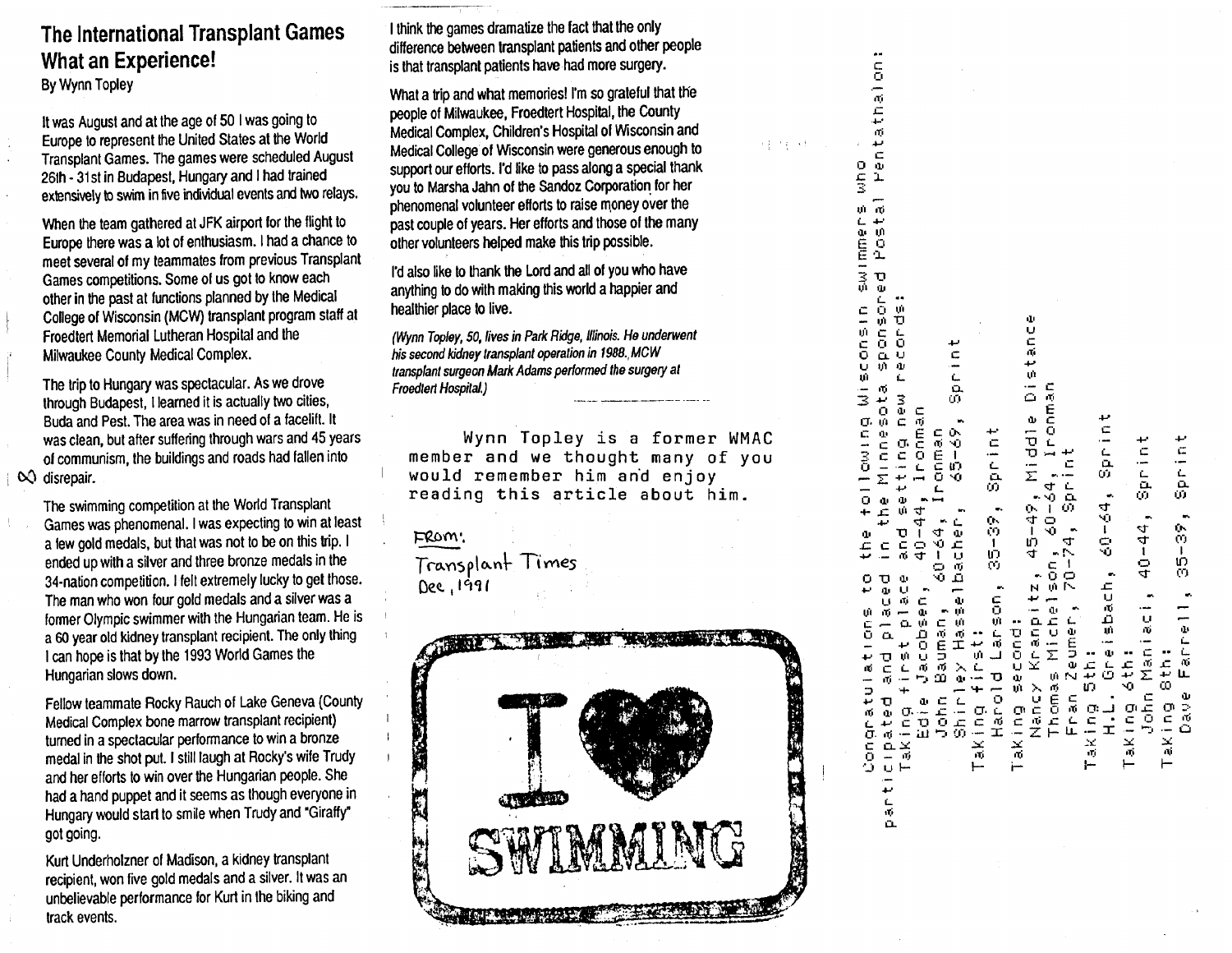# SUGGESTIONS FOR A HEALTH SNACK:

1. Peanut butter on celery, crackers, apple, banana, lettuce - as a dip 2. Celery stuffed with cream cheese, cottage cheese, processed cheese spread, peanut butter, egg or tuna salad 3. Eggs - deviled or hard-cooked 4. Thin slices of meat rolled around cheese 5. Tuna, egg, ham or chicken salad on crackers or vegetables 6. Carrot curls, cucumber coins 7. "Ants on a Log" Celery filled with peanut butter & dotted with raisins 8. Ready-to-eat cereals mixed with raisins and/or nuts 9. Cones filled with cereals, fruit chunks, cereal mix, yogurt 10. Cottage cheese "banana split"- a scoop of cottage cheese, surrounded by bananas & strawberries, topped with nuts and cherry. Source: DuPage Health Department- Nutrition Dept. 

WHY AM I SO TIRED?

Ref: Bodywatch Dr. Holly Atkinson Medical Journalist

Follow these guidelines to boost your energy:

\*MOVE WITH ENERGY RHYTHMS. Get to know your daily highs and lows and learn to accommodate them. Most people experience an "afternoon slump": Sometime between 1 and 4 P.M. Do less demanding tasks during your low periods. \*CHOOSE THE RIGHT FOODS. Proteins are "wake-up" foods, whole carbchydrates are "relaxers." High-fat meals are FATiguing. Design meals according to you needs- fish for dinner on a night you're in the spot light and spaghett: when you want to relax. And, don't fad diet, it's exhausting. \*GET PLENTY OF EXERCISE. A regular program of aerobic exercise is one, if not the best, energy booster. Pick an activity you enjoy and schedule it into your calendar. \*IMPROVE YOUR SLEEP. Set up a regular schedule. Get up at the same time every morning, even on weekends to prevent Monday morning "jet lag." Beware of sleeping pills. They often make matters worse. \*DISCUSS PROBLEMS AND FEELINGS. Keeping feelings and conflicts buried is exhausting. Studies show that people who confide in others are healthier than people who don't express their feelings. \*DON'T TRY TO DO IT ALL. Learn to say "no" and set limits. Streamline your obligations and lower your standards-- especially when it comes to housework take time out to improve your endurance. \*BALANCE WORK AND LOVE. Freud said that the twin pillars of a healthy life are love and work (pleasure and master). Giving too much to relationships or to work is draining; strike a balance. 

HERE IS A LITTLE HUMOR: The old gentleman was aging rapidly. "your hearing is getting worse," announced the physician during a checkup, "and you must cut out all smoking, drinking and sex," "What!" cried the fellow. "Just so I can hear a little better?"

 $\mathcal{F}_{\mathcal{L}}$